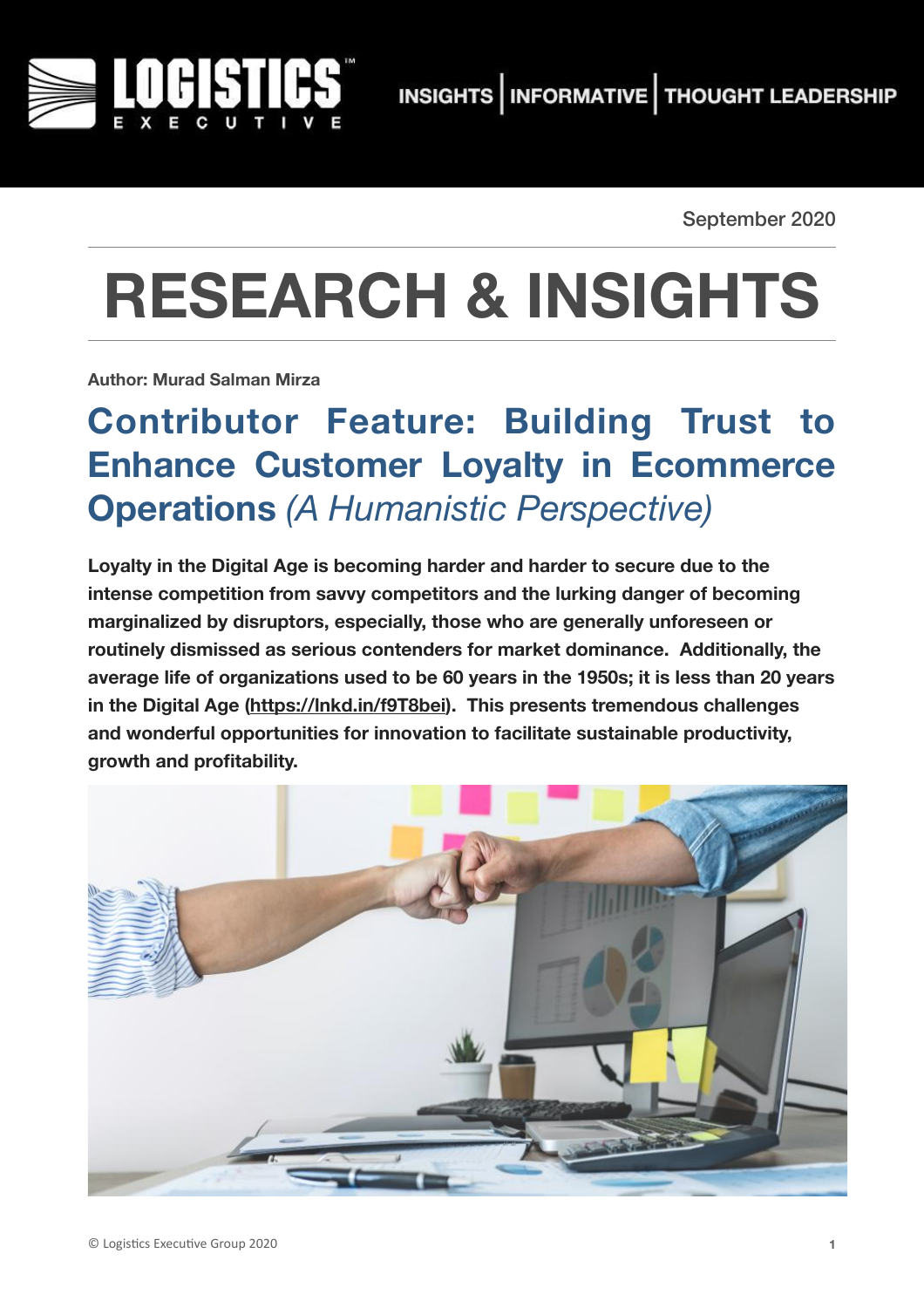Consequently, the key to success in the respective context is to firmly establish, progressively grow and judiciously facilitate a sustainable ecosystem around an organization's products/services that raises the barriers of entry for new competitors and opportunistic disruptors while also presenting a lucrative M&A (Merger & Acquisition) option for industry behemoths with a ravenous appetite for devouring promising startups/ businesses to perpetuate their own relevance in the Digital Age. There are several examples that attest to the resilience of a well-established organization buffered by a strong ecosystem that enabled their successful transition to being an important part of a much larger and better resourced global concern rather than be confronted by a competitive product/service to threaten their strong presence/dominance in the market, e.g., WhatsApp acquisition by Facebook, YouTube acquisition by Google, Zappos acquisition by Amazon, LinkedIn acquired by Microsoft, Siri acquisition by Apple, etc.

There are three key dimensions of building trust that organizations need to focus on to enhance customer loyalty in ecommerce operations, i.e., Gaining Trust, Maintaining Trust, and Regaining Trust. Unfortunately, majority of the organizations overly concentrate on their efforts to gain trust and often fail on maintaining trust while very few are able to regain trust after faltering significantly in delivering on their promise. Following are some of the measures that can be undertaken to excel in each of the three key dimensions of trust:

#### **Gaining Trust (You can believe in us)**

#### • **Know Your Customers**

This refers to having a keen sense of the following:

- Demographics (age, gender, location, etc.)
- Preferences (brands, next best alternatives, fashion conscious, deal seekers, etc.)
- Likes & Dislikes (products, process, placement, positioning, pricing, etc.)
- Sensitivities (social causes, environmental concerns, behavioral triggers, religion, ethnicity, gender, privacy, security, health advisories, etc.)
- Habits & Frequencies (how often they shop, what time they shop, seasonal surge, buying small or bulk, etc.)
- Personalities (prone to criticize, mostly silent, easy to delight, positive mindset, prolific reviewers, etc.)

#### **• Positive Corporate Reputation**

This refers to having a strong corporate brand that reflects integrity, transparency, sensitivity and ownership of evolving customer needs/expectations, e.g., reinforcement of the 3Ps (People, Planet & Profits) principle. It should be complemented by a viable risk management plan that can activate effective operational measures to timely counter any mishaps/missteps on behalf of the ecommerce provider.

#### **• User-Friendly & Fully-Operational Ecommerce Technology**

This refers to taking appropriate measures for assuring and ensuring that the most suitable technology is efficiently and effectively deployed in the provision of products/ services. A checklist to facilitate the respective process can be used from the following link with minor modifications:<https://lnkd.in/fpWWMj9>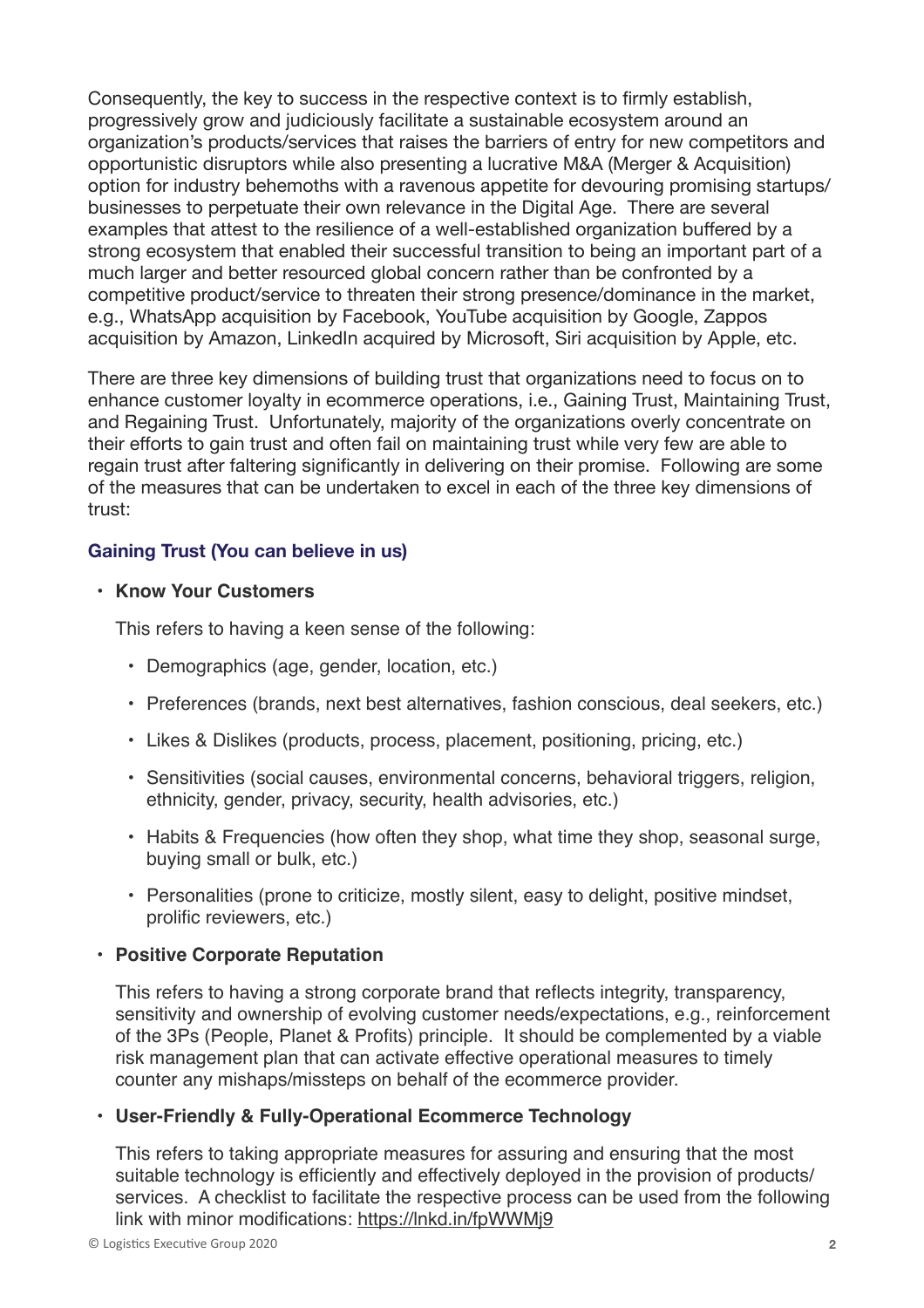#### **• Feasible & Effective Service-Level Agreements (SLAs)**

This refers to the presence of written documents that clearly identify the rights, responsibilities, authorities, and mechanisms for dispute resolution between various parties involved in the ecommerce operations. Such parties could be internal and external to the organization. Periodic reviews and timely modifications of SLAs should be done to assure and ensure their relevancy to the evolving nature of relationships between the parties.

#### **• Astute Talent Management**

This refers to institutionalizing progressive and judicious talent management practices that complement and boost organizational performance while tenaciously protecting the rights and privileges of the employees. Such initiatives should be in full compliance with the relevant labor laws, accommodate progressive Diversity & Inclusion measures, and be equitable in practice, especially, for effectively managing a multigenerational workforce.

#### **• Commendable Customer Reviews**

This refers to the prominently visible and easily accessible online postings of customer feedback that authenticates the promise being pledged by the ecommerce provider. It can be different formats, e.g., personal comments, survey results, audio files, video interviews, holographic presence, etc.

#### **• Authentic Products**

This refers to the provision of promised products that are being shown on the ecommerce website. It includes the care taken to assure and ensure that the customers are not being misled in terms of what is being promoted and what is actually delivered to them. A key aspect in the respective context is the effectiveness of the product return/replacement/recall policy and the validity/equity of the associated compensation measures.

#### **• Seamless Delivery Service**

This refers to the optimum integration of the supply chain elements that results in being routinely able to meet/exceed the customer expectations. It requires an ingrained understanding and profound appreciation for the parties involved in each other's functional role with a consistent penchant for improvement based upon the lessons learnt from customer feedback and other sources.

#### **• Efficient & Friendly Customer Service**

This refers to the ability of the members of the customer services team to respond in a timely and resourceful manner to solve problems/issues with product/service shortcomings. It requires proper training and development coupled with the empowerment to take resolution initiatives by the front end employees for upholding the sanctity of the organizational brand.

#### **Maintaining Trust (We will uphold your faith in us)**

#### **• Timely Updated Website (Functional, Appearance, Products)**

This refers to assuring and ensuring that the online information is current and positively projects the strengths of the ecommerce provider in delivering a smooth user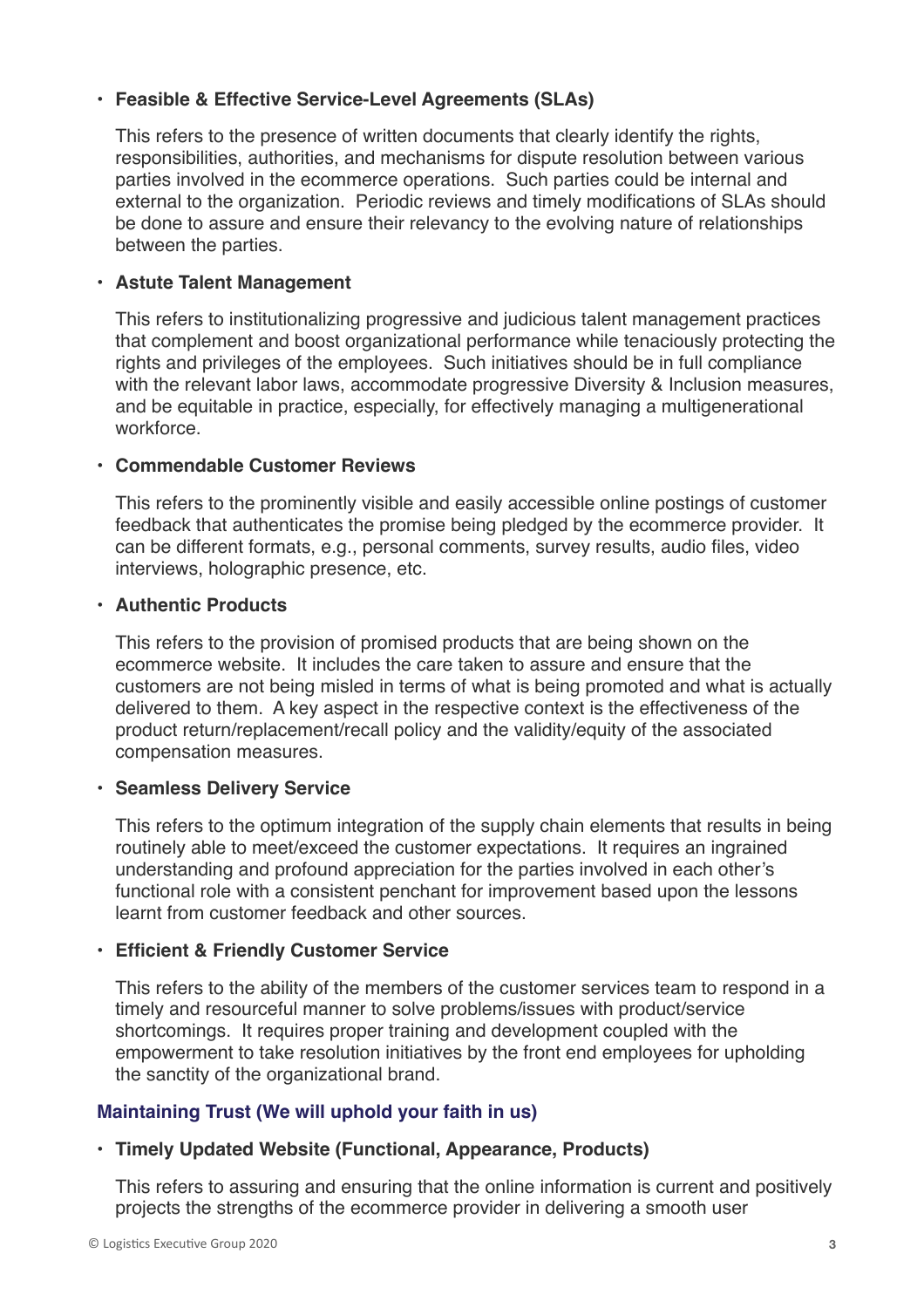experience. The respective website should include a cordial invitation to the customer for providing feedback and suggesting ways to innovatively increase its quality.

#### **• Consistent Fulfillment of Promises**

This refers to being dependable in terms of the promises given to the customer with respect to the seamless provision of products/services. It requires evidence of the unwavering commitment that boosts the customer confidence in terms of doing repeat business with the ecommerce provider.

#### **• Maximizing Ownership of the Supply Chain Journey**

This refers to the ability of the ecommerce provider to exert significant influence on each element of the supply chain journey in terms of providing a positive customer experience. It includes being in sync with the supply chain partners and holding them accountable for the quality of products/services provided on behalf of the ecommerce provider.

#### **• Visible Refinement/Enhancement of Customer Experience According to Evolving Customer Expectations**

This refers to the noticeable agility of the ecommerce provider to pivot its customer experience elements/processes to match the transforming customer needs/ expectations. It requires an astute understanding of the market dynamics and the humility to make timely improvements by recognizing and embracing the 'need' and 'urgency' for change.

#### **• Periodic Communication of improvement**

This refers to being in touch with the customers to apprise them of the initiatives that have been undertaken to enhance the efficiency and effectiveness in the provision of products/services. It is imperative that such a 'bonding experience' should explore and utilize all forms of current media options that have a high probability of reaching the customer base of the ecommerce provider.

#### **• Delighting Customers by Rewarding Loyalty**

This refers to formulating a method for recognizing and appreciating customer loyalty that is peppered with 'Delight Factors'. Such an initiative needs to be clearly defined, easily understood and easily implementable to avoid confusion or mistakes. Examples in the respective context include, automatic discounts on additional purchases without the need for inserting a code, providing an additional item free of cost based upon recognition of repetitive buying, sending a birthday gift with a singing messenger, etc.

#### **• Dependable & Empathetic Customer Service**

This refers to assuring and ensuring consistency in the quality of customer services for resolving concerns/issues faced by customers. It demands the ability to incorporate lessons learnt from past interactions and providing timely training and development to frontline employees who should be carefully groomed and guided, especially, for soft skills in terms of relaying the message of 'being an effective customer advocate' while addressing any shortcomings on part of the ecommerce provider.

#### **• Benchmarking Competitors**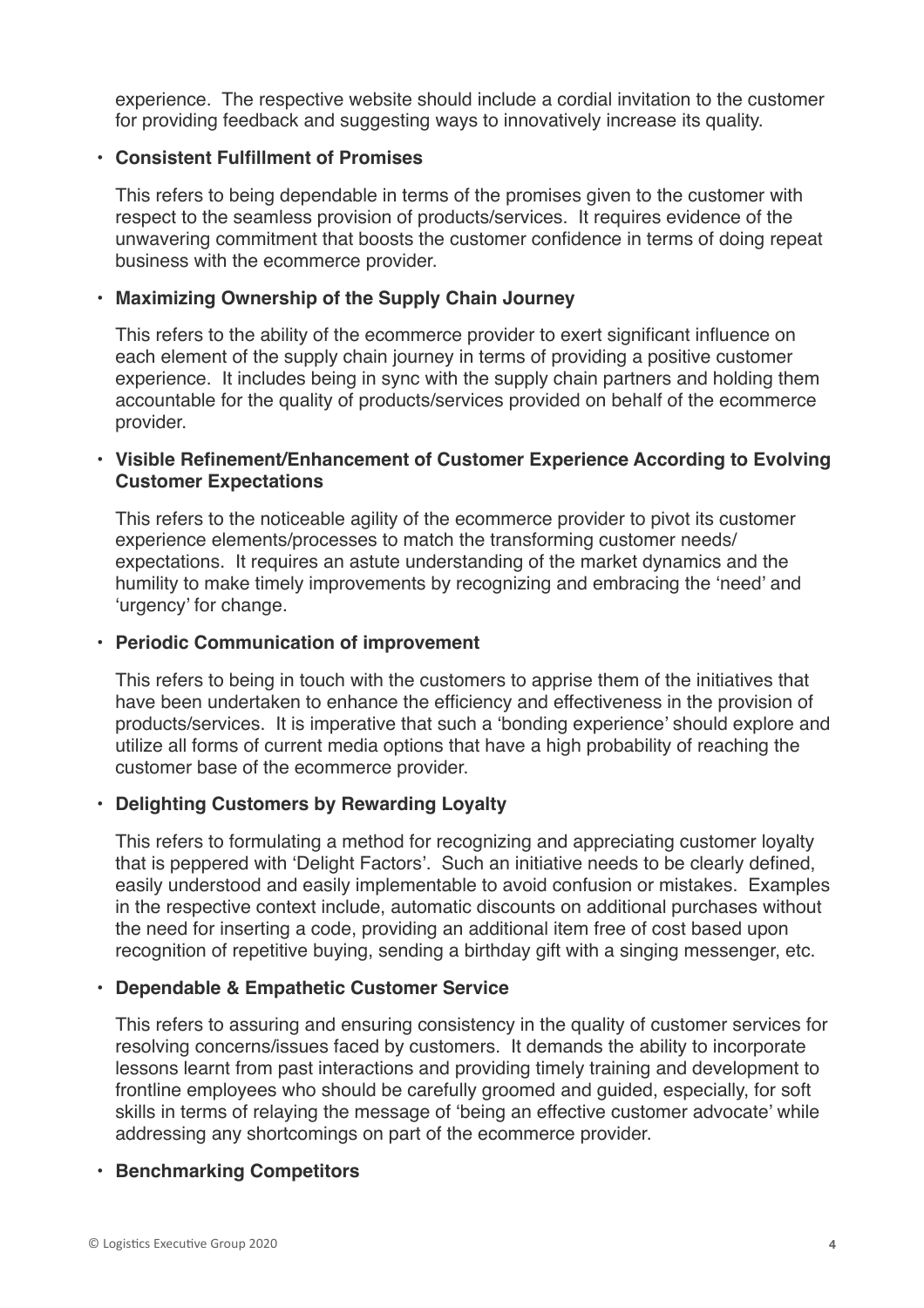This refers to ascertaining the strength of inherent capabilities by comparing them with industry/practice leaders. Such a study should be led by an experienced and influential senior manager assisted by capable team members (if required). The subsequent report should be reviewed with an 'open', 'inquisitive' and 'reformative' mindset by the organizational leadership for authorizing and supervising effective remedial actions.

#### **Regaining Trust (You are important to us)**

#### **• Sincere Ownership and Apology for Service Lapse(s)**

This refers to taking responsibility for shortcomings in an honest and forthright manner. It should be done in a 'personalized' manner without a significant delay in response by a person who has the authority to take effective remedial actions. It should also serve as a valuable lesson and become part of the 'knowledge bank' for avoiding future lapses in the provision of products/services.

#### **• Transparency & Timeliness of Corrective/Preventive Actions**

This refers to the visible and judicious formulation and execution of appropriate corrective/preventive actions to alleviate/eliminate the cause(s) of concern experienced by the customer. It includes active and timely communication with the 'hurt' customer on effective resolution to provide assurance for future interactions.

#### **• Reinforcement of Service-Level Agreements (SLAs)**

This refers to revisiting the SLAs and reviewing them for relevancy/suitability in the context of the recent shortcoming(s). Such an exercise could be converted to an audit if significant inadequacies are found in terms of keeping up with the evolution of the supply chain as it caters to change customer needs/expectations. Subsequently, robust and effective corrective/preventive actions should be undertaken in view of the findings to elevate the SLAs in their compatibility with operational imperatives that are geared towards further enhancing customer focus.

#### **• Increasing Voice of Customer (VOC) in Improvement Initiatives**

This refers to actively seeking the assistance of customers in enhancing the quality of services and the range of desired product lines. It could be done by providing incentives in the respective context, e.g., gift vouchers, discounts on future purchases, invitation to social cookouts, increasing the customization of services, etc. Such an initiative should actively assess and deploy the most effective means of communication to assure and ensure that customer responses are in sufficient numbers to provide statistically-significant evidence in terms of initiating improvement measures that will have the maximum probability of success with the customer base.

#### **• Dedicated & Pleasant Customer Service**

This refers to carrying out a careful examination of current customer services processes and identifying areas that can be further refined for enriching the customer experience. It includes the detailed scrutiny of the skill set of the frontline employees, especially, through recorded/observed interactions to realize the gaps that need to be filled and the areas of excellence that need to be reinforced. A key indication in the respective context is the gap between the best-performing and the lowest-performing customer service personnel since that will reflect the extent of the challenge involved, especially, in a multigenerational workforce and between new/experienced employees.